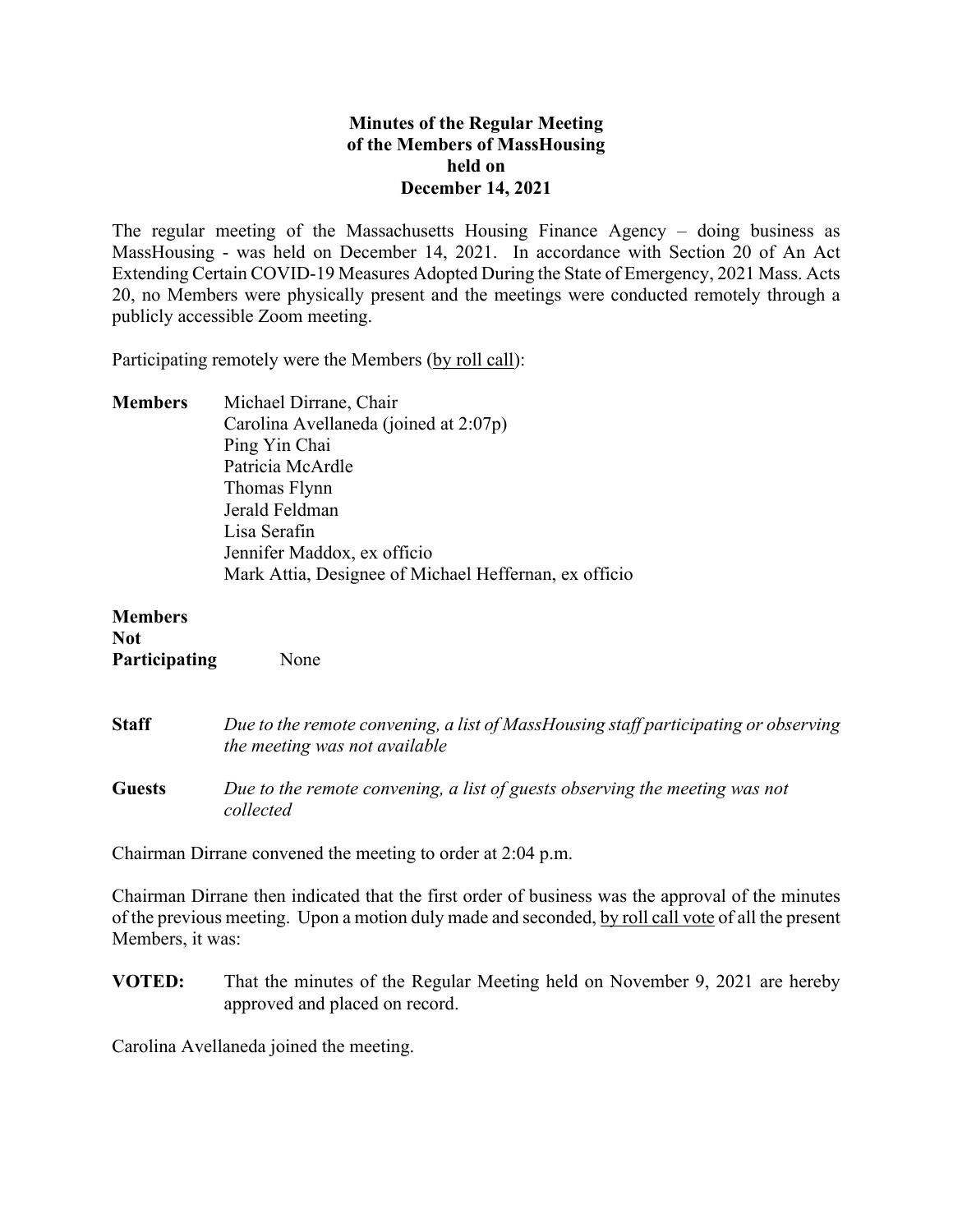## **Executive Director's Report**

Chrystal Kornegay began her report by discussing the recent housing bills at both the federal and state level. On December 13, 2021, Governor Baker signed H4269, which will provide funds for pandemic relief including housing, healthcare, infrastructure and essential worker payments. The \$4 billion COVID recovery bill is funded by two revenue sources: nearly \$1.5 billion from the fiscal 2021 state budget surplus and close to \$2.5 billion of the state's allocation under the American Rescue Plan Act (ARPA). Mark Attia added this sweeping legislation includes a portion of the Federal ARPA funds and is a big step to accelerate COVID recovery – particularly housing. ARPA will provide \$5.2 billion for the state, as well as an additional \$2 billion for municipalities.

Ms. Kornegay continued by discussing the Massachusetts Bill H4249 which will provide \$65 million to create new homeownership and address the systemic racial homeownership gap and will provide loans to first time homebuyers in socially-disadvantaged individuals and disproportionately impacted communities. These funds will provide downpayment assistance, mortgage interest rate subsidies and mortgage insurance programs and will be administered by MassHousing and MHP.

Ms. Kornegay went on to discuss the \$150 million to create permanent supportive rental housing assistance for communities most affected by the physical and health aspects of the pandemic including the chronically homeless, veterans and seniors. These funds will be administered by DHCD.

Ms. Kornegay continued by discussing the \$115 million in funds allocated to affordable homeownership which will be administered by MassHousing through the CommonWealth Builder program.

All of these funds will be committed through 2024 and spent through the end of 2026: Homeowner Assistance Funds (\$50 million); CommonWealth Builder (\$115 million); First Time Buyer Financial Assistance (\$65 million) and Produce and Preserve Affordable Rental Housing (\$115 million). In order to achieve these goals, MassHousing will need to grow with agility and simplicity. Our goals are to diversify products and delivery channels, increase automation of work processes, right-size our talent, stay focused on the mission and increase production with an expanded focus on mission lending.

Mark Attia added that this is a transformative amount of money and comes with a lot of regulations, compliance, and reporting which will require dedicated work streams and best in class practice. This represents a huge responsibility for DHCD and MassHousing to administer these funds.

Chairman Dirrane asked what was meant by automation. Ms. Kornegay replied automation includes the purchase of a new front-end system for the HomeOwnership business line and procurement of a loan lifecycle platform in the Rental businessline. Chairman Dirrane also asked about bringing in new talent and hiring from outside. Ms. Kornegay replied we will likely be bringing in new talent, but will also look at moving people around internally.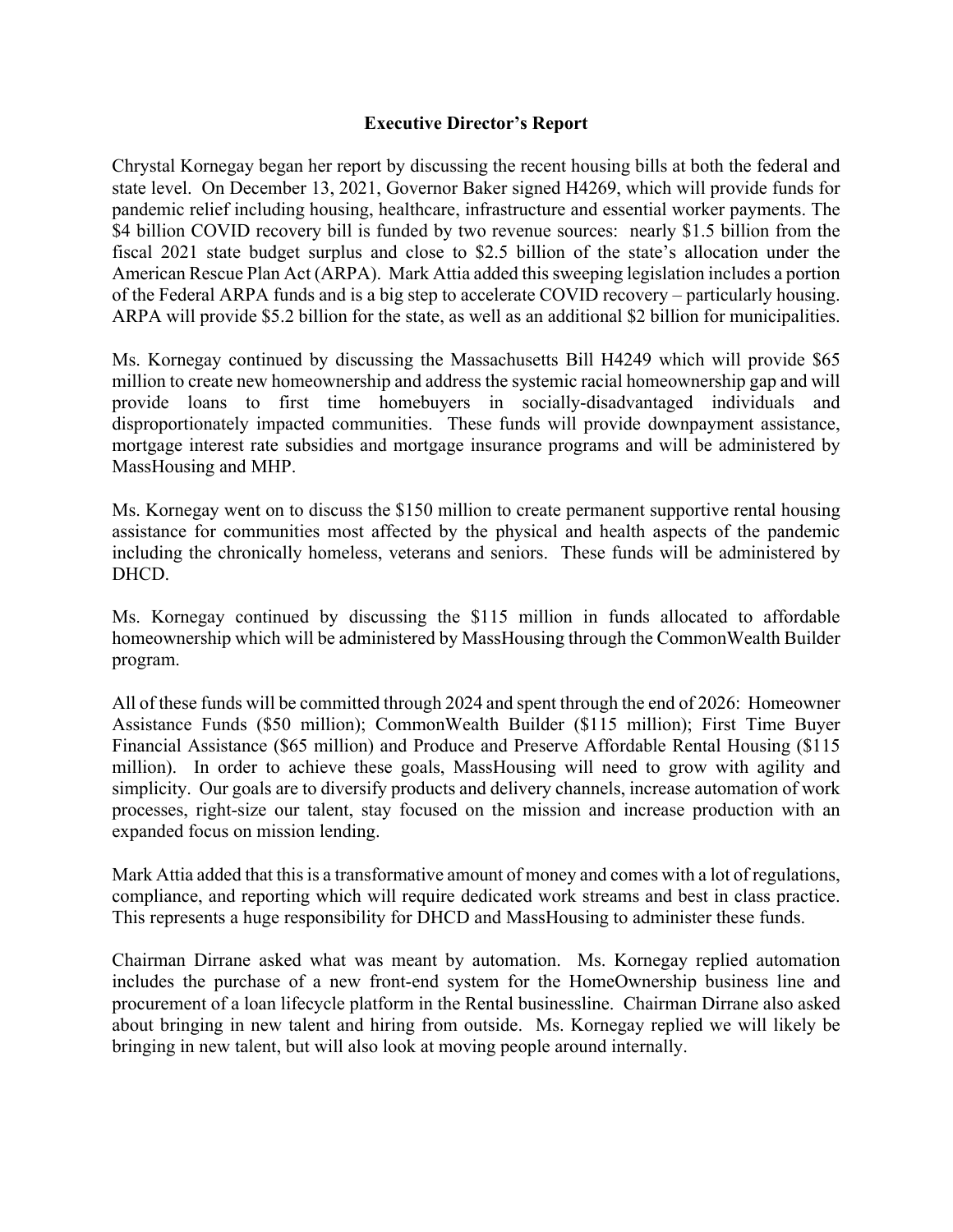## **Capital Magnet Fund Update**

Christopher Burns presented an update on the Capital Magnet Fund. The Capital Magnet Fund was created in 2008 (HERA Act) and is funded by allocations from the government-sponsored enterprises (GSEs) and Fannie Mae and Freddie Mac. The Capital Magnet Fund competitively awards grants to Community Development Financial Institutions and eligible organizations to attract private capital for, and investment in, affordable housing (production and preservation of both multi-family rental and single-family homeownership) and economic development (activities designed to stabilize and revitalize areas of economic distress.)

MassHousing first applied to the Capital Magnet Fund in FY19 and was awarded \$2.25 million to Homeownership for Downpayment Assistance (DPA.) In FY20 MassHousing was awarded \$5.8 million which was allocated as \$1.38 million (25%) to Homeownership for additional DPA and \$4.1 million (75%) to Rental to be used as subordinate debt.

Mr. Burns said pursuant to the September 8, 2020 vote, the Agency authorized the acceptance of the FY 2019 CMF award of \$2,250,000 received from the CDFI fund. Homeownership is utilizing the CMF as a source of the Downpayment Assistance (DPA) for the Workforce Advantage (WFA) 2.0 product.

MassHousing has funded DPA loans to 62 homebuyers in the amount of \$761,313 and those loans have been allocated as follows: 57% of the funds have gone to households of color; 100% to households earning below 80% of AMI and 59% to properties located in a Gateway City community.

Mr. Burns went on to discuss CMF rental activity. Pursuant to the June 8, 2021 vote, the Agency authorized the Executive Director or Vice President of Multifamily programs, in consultation with the CMF Multifamily Staff Review Committee, to commit CMF to Rental Projects. To date, Rental has committed 100% of the Rental portion of the award to seven (7) projects.

Mr. Burns continued by discussing MassHousing's FY21 application for \$20 million which was submitted November 8, 2021. The proposed allocation is \$5 million (25%) dedicated to CommonWealth Builder and \$15 million (\$75) to be used as subordinate debt in rental projects. We should hear in early 2022 if our application has been approved.

Mr. Burns acknowledged the Herculean and widespread effort put into this application by the dedication of Steve Vickery's team in Finance, Colin McNiece and the Legal team, Steve Payson's team in Homeownership, and Kathleen Evan's Rental Underwriting and Business Development teams.

Ms. Kornegay commented that the Capital Magnet Fund is another program that is due to receive federal funds and we will continue to be competitive and apply for larger awards. There are lots of federal compliance requirements for these awards as well.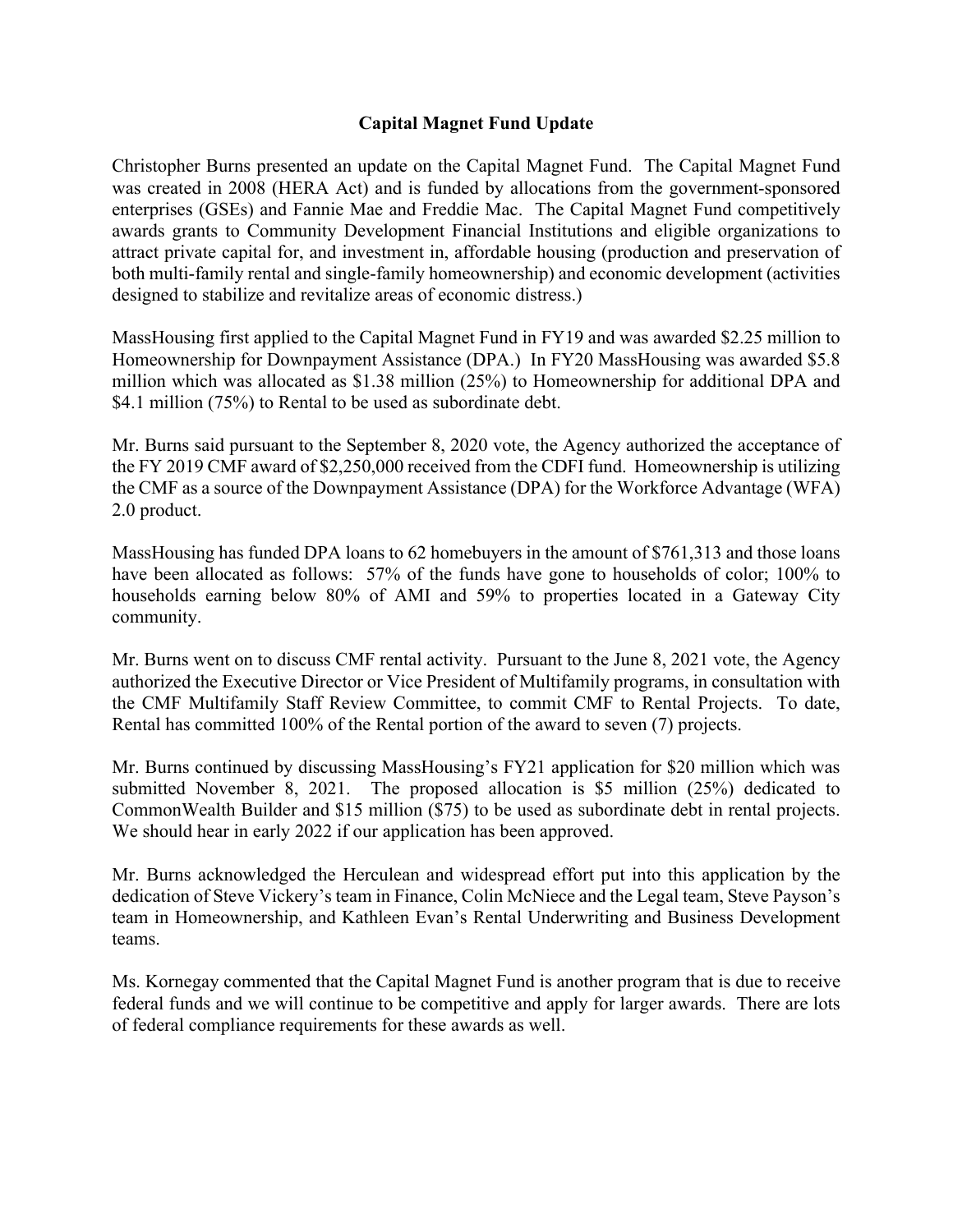Chairman Dirrane commented on the recent article in the Boston Globe about Thaddeus Miles, Director of Community Services, and asked that Ms. Kornegay forward the article to the members of the Board.

## **Loan Committee**

## **Historic South End Apartments, Boston (South End)**

Greg Watson presented a proposal for approval to accept assignment of a HUD-issued firm commitment for FHA insurance, commitment of a first mortgage loan and approval to finance the new loan through the issuance of a Ginnie Mae MBS.

Historic South End Apartments (the "Development") consists of 146 units throughout 29 buildings in Boston's South End neighborhood. The proposed loan will provide funds to repay existing MassHousing debt and the associated prepayment penalty, pay off a portion of its secondary debt, complete repairs, recapitalize replacement reserves, and pay all transaction costs.

The Development is located across 17 scattered sites throughout the South End neighborhood of Boston. The area has convenient access to shopping, parks, entertainment, dining and other local amenities, with corresponding employment opportunities. Public transportation, including the MBTA Orange Line, runs along the Southwest Corridor, with stops at Massachusetts Avenue and Back Bay in close proximity to the property. There are also local bus connections available along Tremont Street and Washington Street, and the area has easy access to Interstate 90 and Interstate 93.

The Development consists of 29 buildings on separate legal parcels that are owned and managed by a single entity and operate as a single marketable project. All of the buildings are four-story walk-up apartment buildings and are situated in relative proximity to each other.

Upon a motion duly made and seconded, by roll call vote of all Members present, it was

**VOTED:** To approve the findings and determinations set forth below and to authorize the Massachusetts Housing Finance Agency ("MassHousing") (1) to accept the assignment, from Rockport Mortgage Corporation of a HUD Firm Commitment to provide mortgage insurance through the Federal Housing Administration pursuant to Section 223(f) of the National Housing Act for a first mortgage loan in the approximate amount of \$42,000,000, or such other amount as evidenced in the HUD Firm Commitment, subject to the limitation that the final amount of such loan shall not be more than \$56,700,000 nor less than \$27,300,000 to Historic South End Limited Partnership (the "Borrower") for Historic South End Apartments and (2) to make the FHA-insured first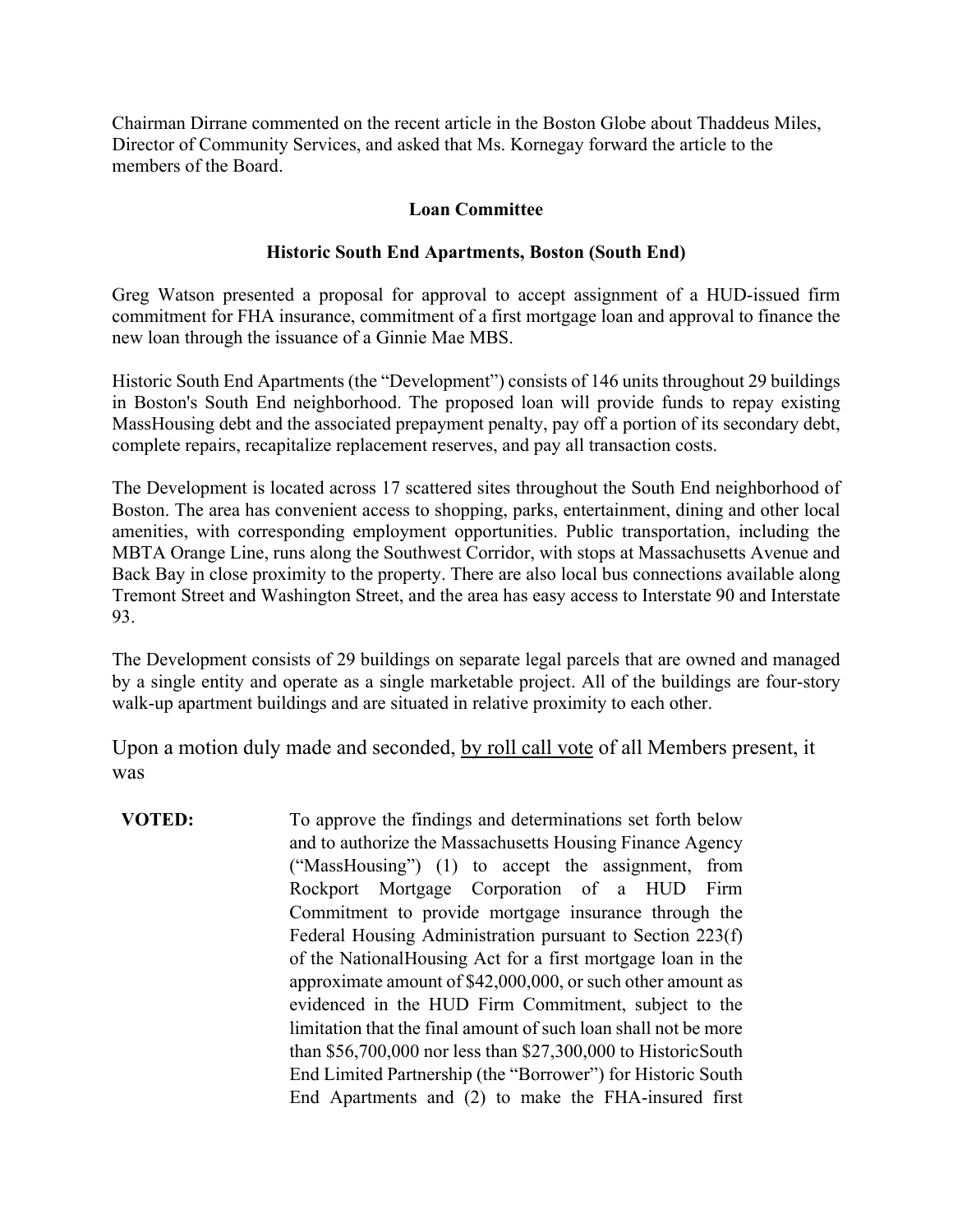mortgage loan to the Borrower in the approximate amount of \$42,000,000 (the "New Loan"), subject to the limitation that the final amount of such loan shall not be more than \$56,700,000 nor less than \$27,300,000 on terms acceptable to MassHousing, in compliance with the terms of the MassHousing Multi- Family Portfolio Covid Initiative Vote to Allow Early Prepayments adopted by the Agency on November 10, 2020 and subject to MassHousing's General Closing Conditions for loans made under MassHousing's MAP/Ginnie Mae Multifamily Joint Venture Lending Initiative approved by the Board on November 12, 2014.

**FURTHER VOTED:** That the Massachusetts Housing Finance Agency, acting through its officers duly authorized pursuant to the Government National Mortgage Association Resolution of Board of Directors and Certificate of Authorized Signatories approved by the Agency, is hereby authorized and directed to do all acts and things, and to execute and deliver any and all documents, certificates, securities and instruments necessary or desirable to effectuate the funding of a first mortgage loan insured by the U.S. Department of Housing and Urban Development, acting through the Federal Housing Commissioner, under Section 223(f) of the National Housing Act, to the Borrower for Historic South End Apartments.

### **STATUTORY FINDINGS AND DETERMINATIONS**

#### **Statutory Findings:**

The Loan(s) will be financed under the provisions of Section 5 of MassHousing's enabling act, Chapter 708 of the Acts of 1966, as amended (the "Act"). Pursuant to Section  $5(g)$  of the Act, staff makes the following findings for the proposed Development:

#### **1. The affordability of rents for 20% of the units:**

146 units (100%) in the Development will be affordable to low-income persons and families, as specified in the Act, at the adjusted rentals shown in the rent schedule below*.* 

#### **2. Shortage of Affordable Housing Units in the Market Area**

The market needs data reflects the information available to A&M staff as of the date of collection November 10, 2021 and may not fully incorporate the potentially adverse impact(s) that the COVID-19 virus has had on the overall economy or on the local housing markets, since being declared a pandemic by the World Health Organization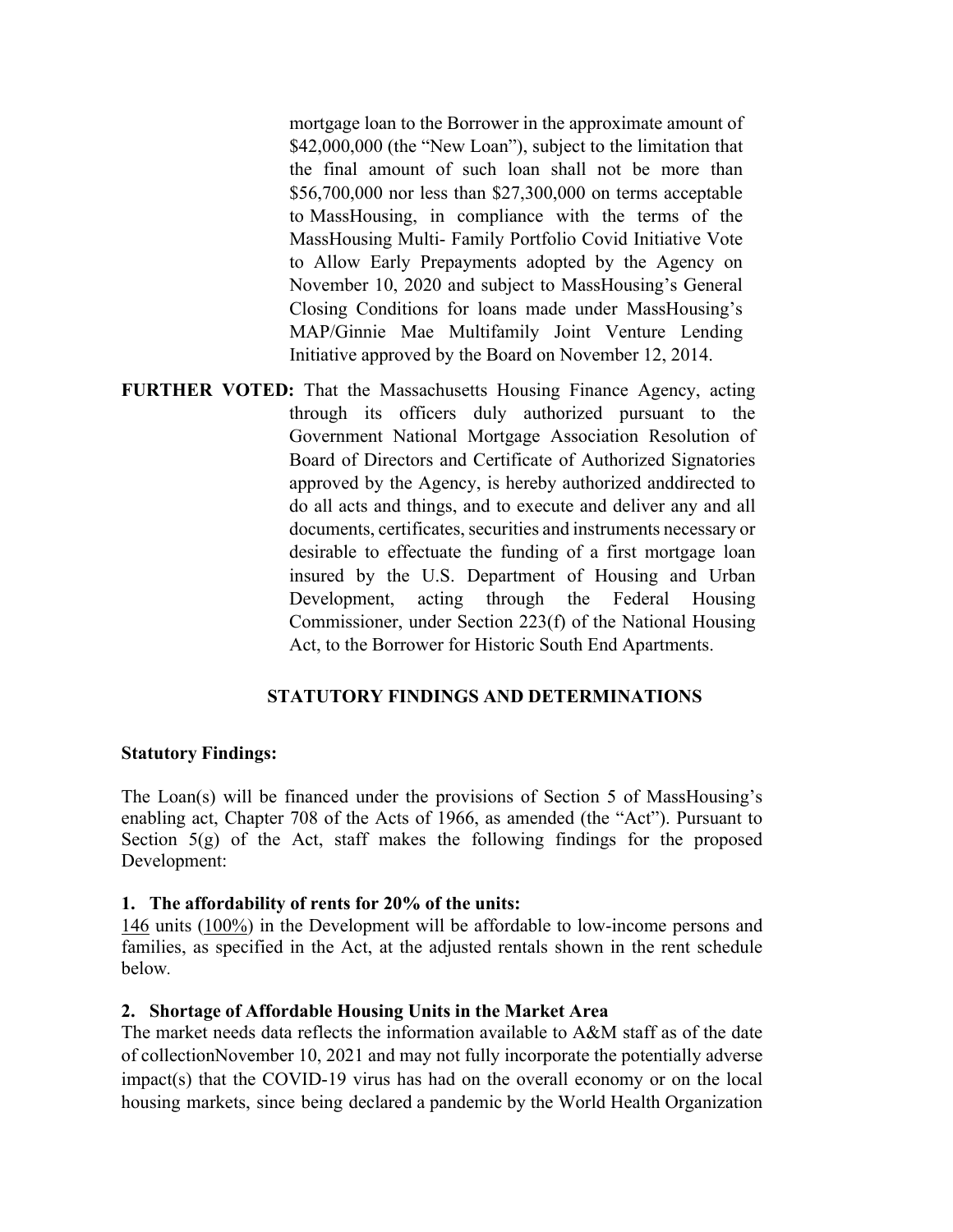(WHO) in March 2020. Further, the reader is cautioned and reminded that any observations, comparisons, and/or conclusions are based on the data as of the aforementioned collection date.

In-house data for larger market and mixed-income complexes (approximately 919 units) in the area revealed a strong rental market. Current occupancy rates of the comparable properties reviewed averaged approximately 98.8%, and range between 96% and 100%. None of the five comparables reviewed were offering rental concessions to prospective tenants. The subject property has operated as a Section 8 property since approximately 2014 and has an average vacancy rate of 2.16 % over the past 5 years. My review of similar mixed-income/subsidized portfolio properties (950 units) demonstrated a weighted average vacancy rate of approximately 1.22%.

4th Qtr. 2021 CoStar data for the subject's Back Bay/South End Multi-Family Submarket (10,171 units) has an overall vacancy rate at 2.13% YTD, which is a decrease of 5.58% from one year ago. CoStar data for the Boston market (246,561 units) has an overall vacancy rate of 4.98% YTD, which is a decrease of 3.17 % from one year ago. The Back Bay/South End Multi-Family Submarket vacancy rate is projected to increase to 3.2% over the next five years, while the Boston market is projected to increase slightly to 5.1%.

CoStar, submarket data for the 4-5 Star Back Bay/South End Multi-Family building type  $(4,178 \text{units})$  indicates a 4<sup>th</sup> Qtr. 2021 vacancy rate of 2.9% and an average asking rent of \$4,325, while submarket data for the subject's 3 Star building type  $(2,990 \text{ units})$  indicates a 4<sup>th</sup> Qtr. 2021 vacancy rate of 1.2% at an average asking rent of \$3,250 and 1-2 Star buildings (3,034 units) indicates a 4th Qtr. 2021 vacancy rate of 2.6% at an average asking rent of \$2,648. The development with its amenities, more closely reflects the 3 Star building type, and is reflected in both the vacancy rate and market rent potential.

According to the Department of Housing and Community Development's (DHCD) Chapter 40B Subsidized Housing Inventory (12/21/20), the City of Boston has 269,482 year-round housing units, 55,509 (20.6%) of which are subsidized for low/moderate income households.

As of January 2021, The Boston Housing Authority (BHA) owns and operates 27 family and 36 elderly/disabled developments with a total of 12,501 units. The BHA also administers 14,574 units of Leased Housing, consisting of 12,216 Housing Choice Vouchers, 1,441 Project Based and 198 Moderate Rehab. In addition, the City of Boston's Annual Plan (FY2020) indicated that the BHA maintains the following wait lists: There are 15,140 households on the Leased Housing waiting list. This is broken down by families with children, families with disabilities and elderly families. The BHA also had Single applicants on the waiting list. There were also instances of families that fit into more than one category. This waiting list has been closed since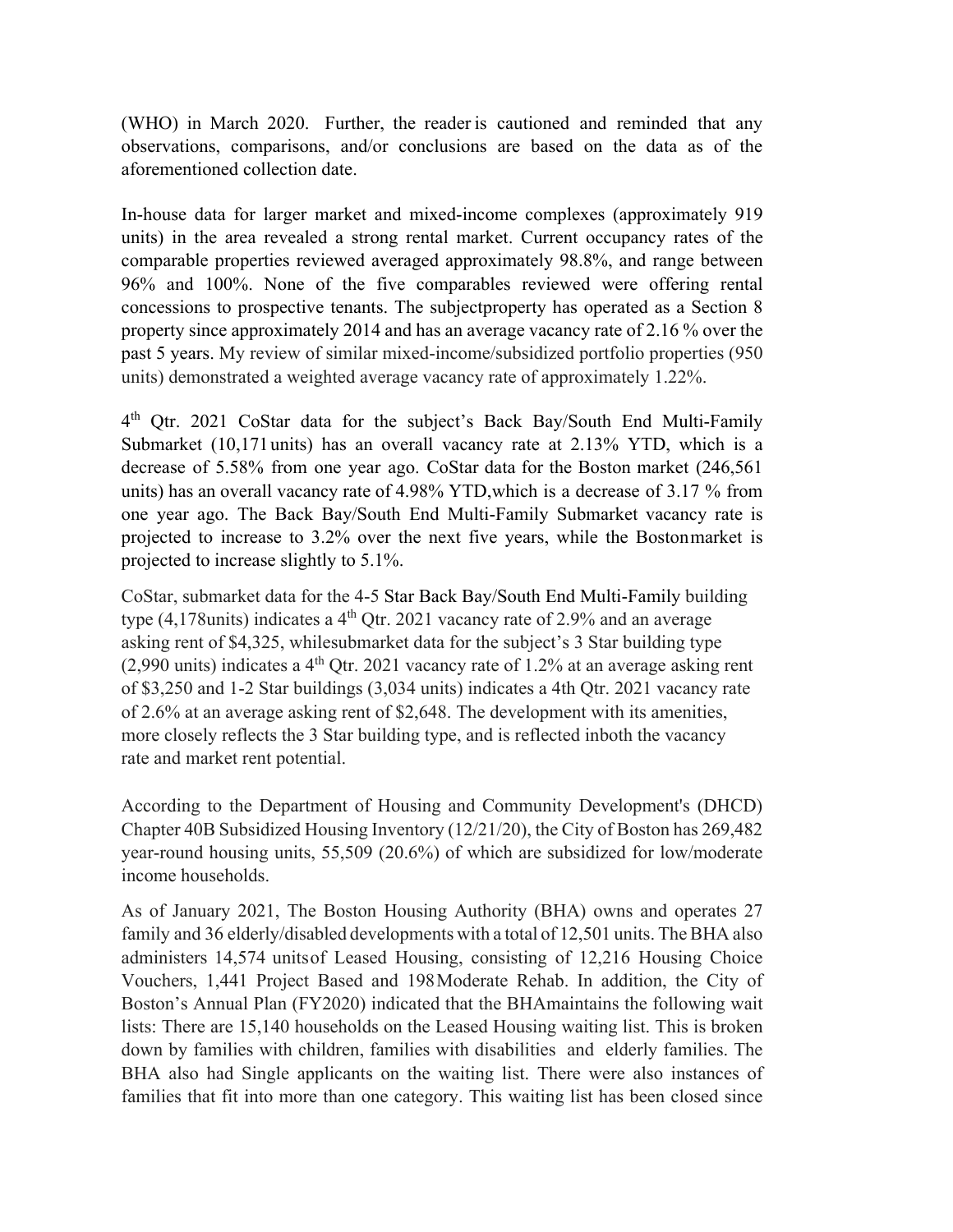November 2008 and there are no plans to reopen at his time. The BHA also maintains a Public Housing Waitlist with 41,038 applicants.

U.S. Census data from the 2015-2019 American Community Survey (ACS) indicates that of the 269,522 households in the City of Boston approximately 69.7% earned less than the HUD published 2021 AMI, approximately 48% earned less than 50% of 2021 AMI, approximately 54.3% earned less than 60% of the 2021 AMI, and approximately 62.4% earned less than 80% of the 2021 AMI.

# **3. Inability of Private Enterprise Alone to Supply Affordable Housing**

MassHousing staff has completed an analysis of the market rate rents, as defined by Agency statute, which absent MassHousing financing, would be required to support the development and operations of the Development. Based on the substantial difference between these market rents (shown in the Rent Schedule below) and the rents for this project, MassHousing staff finds that private enterprise alone cannot supply such housing.

# **4. No Undue Concentration of Low-income Households**

The financing herein proposed will change neither the current income mix of the Development northat of its surrounding locality.

# **5. Elimination or Repair of Unsafe or Unsanitary Dwelling Units**

As evidenced by data cited in Finding No. 2 above, there is an acute shortage of decent, safe, and sanitary housing available to low-income persons and families in the general housing market area of the Development. Although staff is not aware of units within the same market area that require demolition or compulsory repair, by preserving the affordable housing proposed here, those in need of affordable housing will not be forced to accept residence in substandard units. So long as the acute shortage of affordable housing persists, actions of public agencies to increase the supply of affordable housing will reduce the market forces that allow unsafe and unsanitary units to persist. In addition, MassHousing, through its administration of housing programs, and other public agencies (e.g., local enforcement of building codes), continue to require repair of substandard units as such units are identified.

# **Rental Determinations:**

Pursuant to Section 6(a) of the Act, MassHousing makes the following rental determinations for units within the proposed Development:

# **Rent Schedule:**

| Number of Bedrooms | Studio | ' RR | 2BR | 3BR | 4BR  |
|--------------------|--------|------|-----|-----|------|
| Number of Units    |        | 42   |     |     |      |
| Net SF/Unit        | 474    | 591  | 643 | 875 | 1067 |